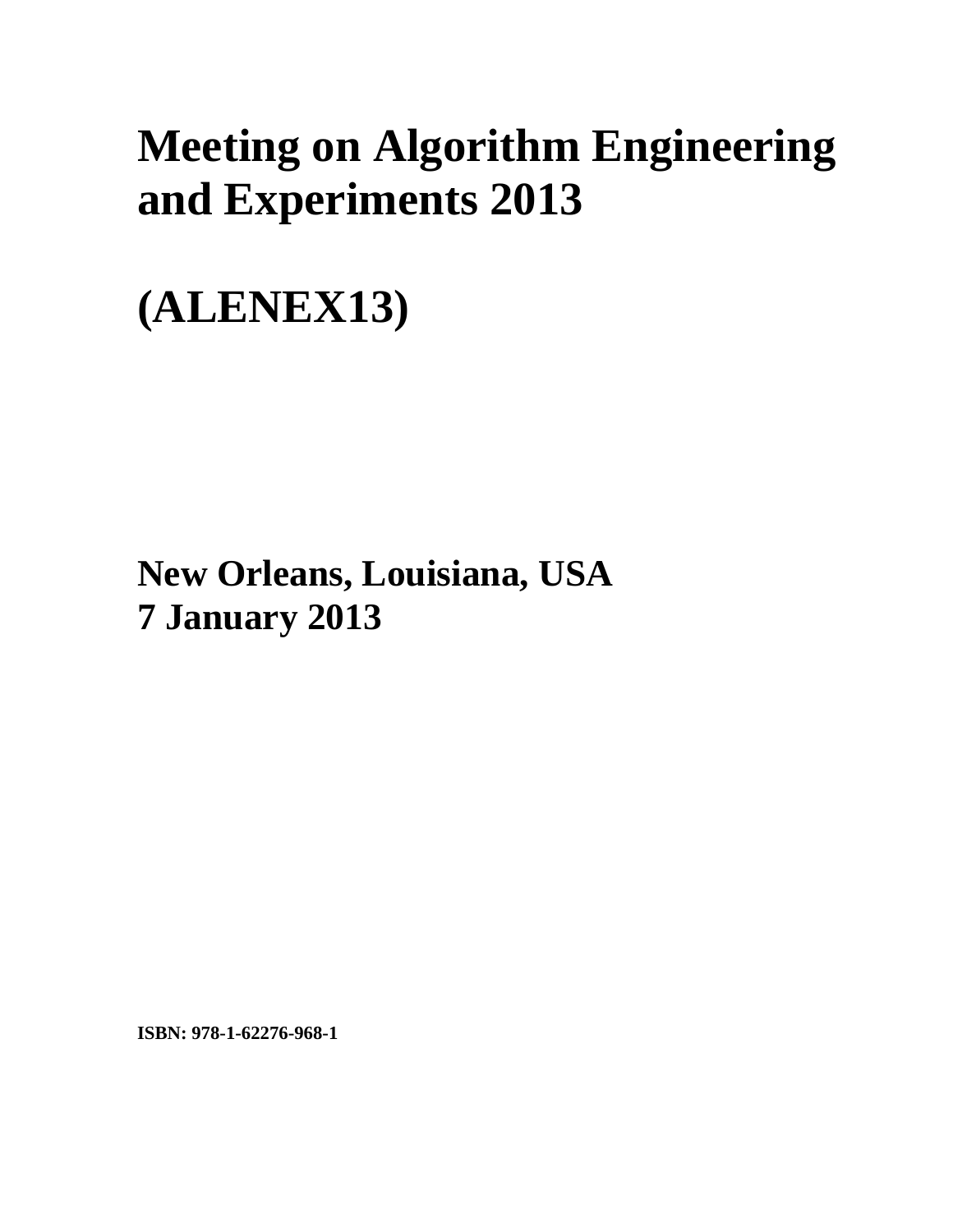**Printed from e-media with permission by:** 

Curran Associates, Inc. 57 Morehouse Lane Red Hook, NY 12571



**Some format issues inherent in the e-media version may also appear in this print version.** 

Copyright© (2013) by SIAM: Society for Industrial and Applied Mathematics All rights reserved.

Printed by Curran Associates, Inc. (2013)

For permission requests, please contact SIAM: Society for Industrial and Applied Mathematics at the address below.

SIAM 3600 Market Street, 6th Floor Philadelphia, PA 19104-2688 USA

Phone: (215) 382-9800 Fax: (215) 386-7999

siambooks@siam.org

#### **Additional copies of this publication are available from:**

Curran Associates, Inc. 57 Morehouse Lane Red Hook, NY 12571 USA Phone: 845-758-0400 Fax: 845-758-2634 Email: curran@proceedings.com Web: www.proceedings.com